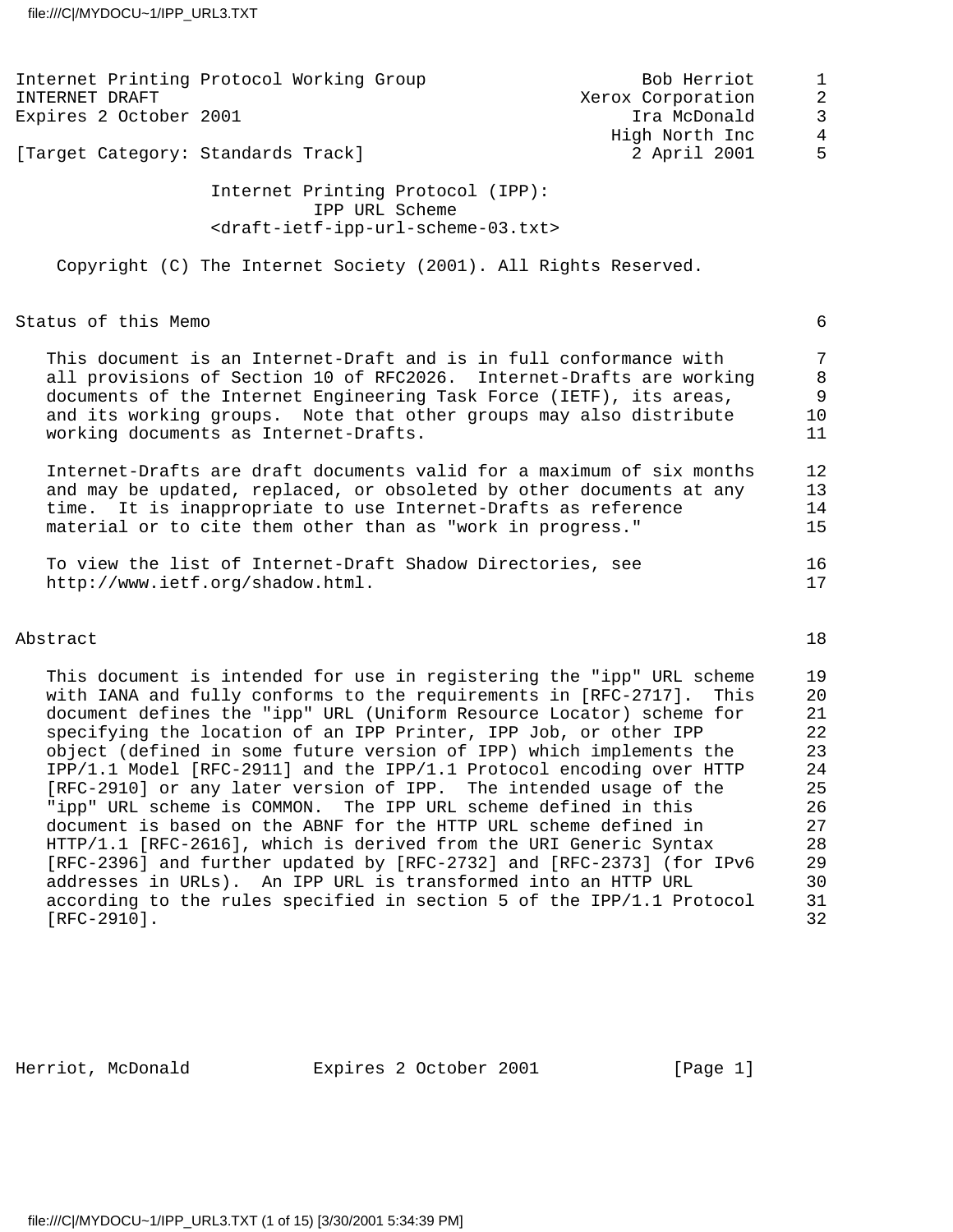### Table of Contents

| 1 <sub>1</sub>                                          | 3   | 33 |
|---------------------------------------------------------|-----|----|
| 2.                                                      | 4   | 34 |
| 2.1. Conformance Terminology                            | 4   | 35 |
| 2.2.                                                    |     | 36 |
| 3.<br>IPP Model for Printers and Jobs                   |     | 37 |
| 4.<br>IPP                                               | 6   | 38 |
| IPP URL Scheme Applicability and Intended Usage<br>4.1. | 6   | 39 |
| 4.2.<br>IPP URL Scheme Associated IPP Port              | 6   | 40 |
| 4.3.<br>IPP URL Scheme Associated MIME Type             | 6   | 41 |
| 4.4.<br>IPP URL Scheme Character Encoding               | б   | 42 |
| IPP URL Scheme Syntax in ABNF<br>4.5.                   |     | 43 |
|                                                         | 8   | 44 |
| 4.5.2. IPP URL Comparisons                              | 9   | 45 |
|                                                         | 10  | 46 |
| 5.1. Conformance Requirements for IPP Clients           | 10  | 47 |
| Conformance Requirements for IPP Printers<br>5.2.       | 10  | 48 |
| 6.                                                      | 11  | 49 |
| Internationalization Considerations<br>7.               | 11  | 50 |
| 8.                                                      | 11  | 51 |
| 9.                                                      | 12  | 52 |
| 10.                                                     | 12. | 53 |
| 11.                                                     | 13  | 54 |
| 12.<br>Appendix X - Change History                      | 13  | 55 |
| 13.                                                     | 15  | 56 |

Herriot, McDonald **Expires 2 October 2001** [Page 2]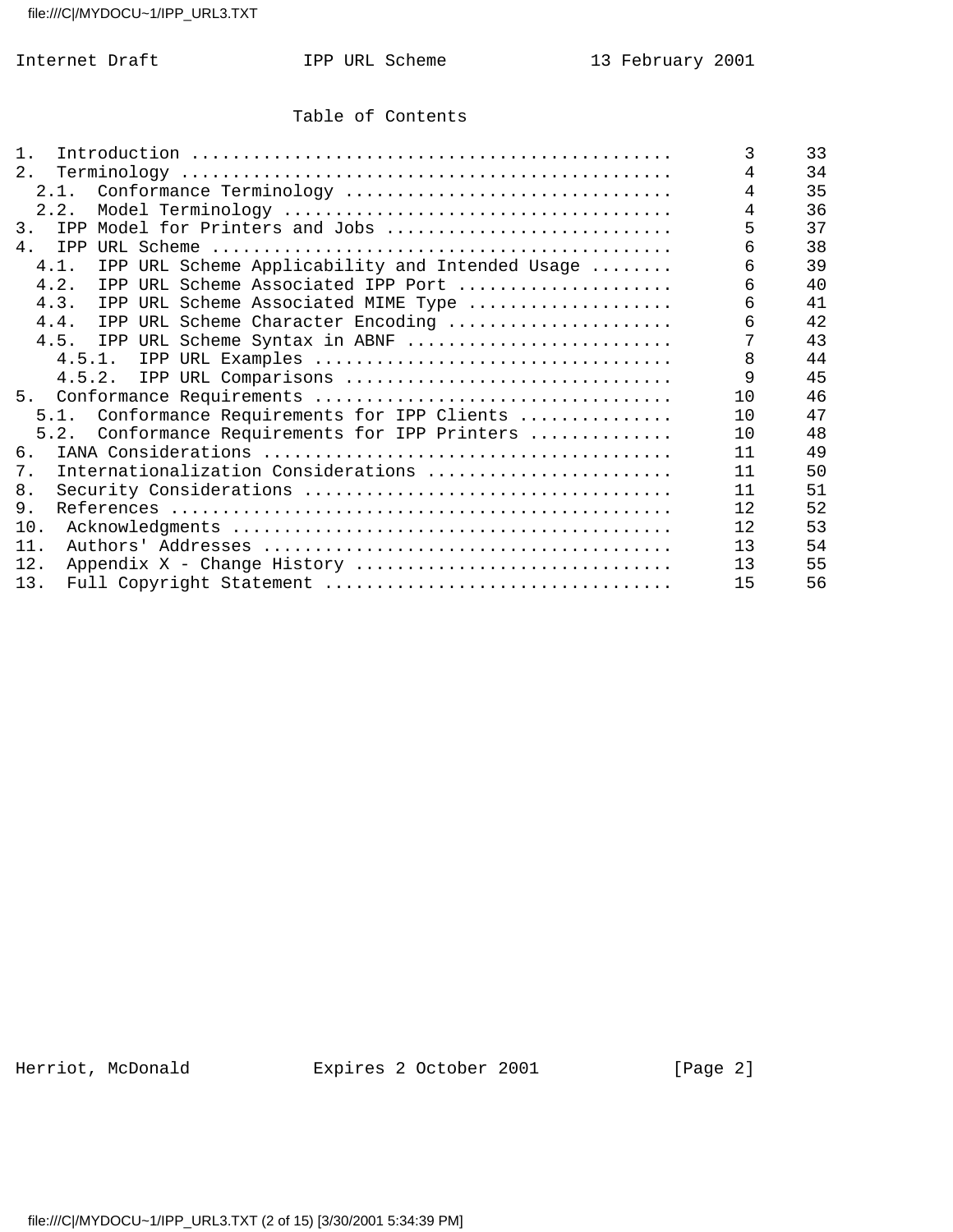#### 1. Introduction

| See section 1 'Introduction' in [RFC-2911] for a full description of<br>the IPP document set and overview information about IPP.                                                                                                                                                                                                                                                                                                                                                                                                                | 57<br>58                                     |
|-------------------------------------------------------------------------------------------------------------------------------------------------------------------------------------------------------------------------------------------------------------------------------------------------------------------------------------------------------------------------------------------------------------------------------------------------------------------------------------------------------------------------------------------------|----------------------------------------------|
| This document is intended for use in registering the "ipp" URL scheme<br>with IANA and fully conforms to the requirements in [RFC-2717].<br>This<br>document defines the "ipp" URL (Uniform Resource Locator) scheme for<br>specifying the location of an IPP Printer, IPP Job, or other IPP<br>object (defined in some future version of IPP) which implements the<br>IPP/1.1 Model [RFC-2911] and the IPP/1.1 Protocol encoding over HTTP<br>[RFC-2910] or any later version of IPP. The intended usage of the<br>"ipp" URL scheme is COMMON. | 59<br>60<br>61<br>62<br>63<br>64<br>65<br>66 |
| This document defines:<br>- IPP URL scheme applicability and intended usage;<br>- IPP URL scheme associated port (i.e., well-known port 631);<br>- IPP URL scheme associated MIME type (i.e., "application/ipp");<br>- IPP URL scheme syntax in ABNF [RFC-2234];<br>- IPP URL scheme character encoding;<br>- IPP URL scheme IANA, internationalization, and security<br>considerations.                                                                                                                                                        | 67<br>68<br>69<br>70<br>71<br>72<br>73<br>74 |
| This document is laid out as follows:<br>- Section 2 is the terminology used throughout the document.                                                                                                                                                                                                                                                                                                                                                                                                                                           | 75<br>76                                     |
| - Section 3 provides references to the IPP Printer and IPP Job object<br>model.                                                                                                                                                                                                                                                                                                                                                                                                                                                                 | 77<br>78                                     |
| - Section 4 specifies IPP URL scheme.                                                                                                                                                                                                                                                                                                                                                                                                                                                                                                           | 79                                           |
| - Section 5 specifies the conformance requirements for IPP Clients<br>and IPP Printers that claim conformance to this document.                                                                                                                                                                                                                                                                                                                                                                                                                 | 80<br>81                                     |
| - Section 6, 7, and 8 specify IANA, internationalization, and<br>security considerations.                                                                                                                                                                                                                                                                                                                                                                                                                                                       | 82<br>83                                     |
| - Sections 9, 10, 11, 12, and 13 list references, acknowledgements,<br>authors' addresses, change history, and full IETF copyright<br>statement.                                                                                                                                                                                                                                                                                                                                                                                                | 84<br>85<br>86                               |

Herriot, McDonald **Expires 2 October 2001** [Page 3]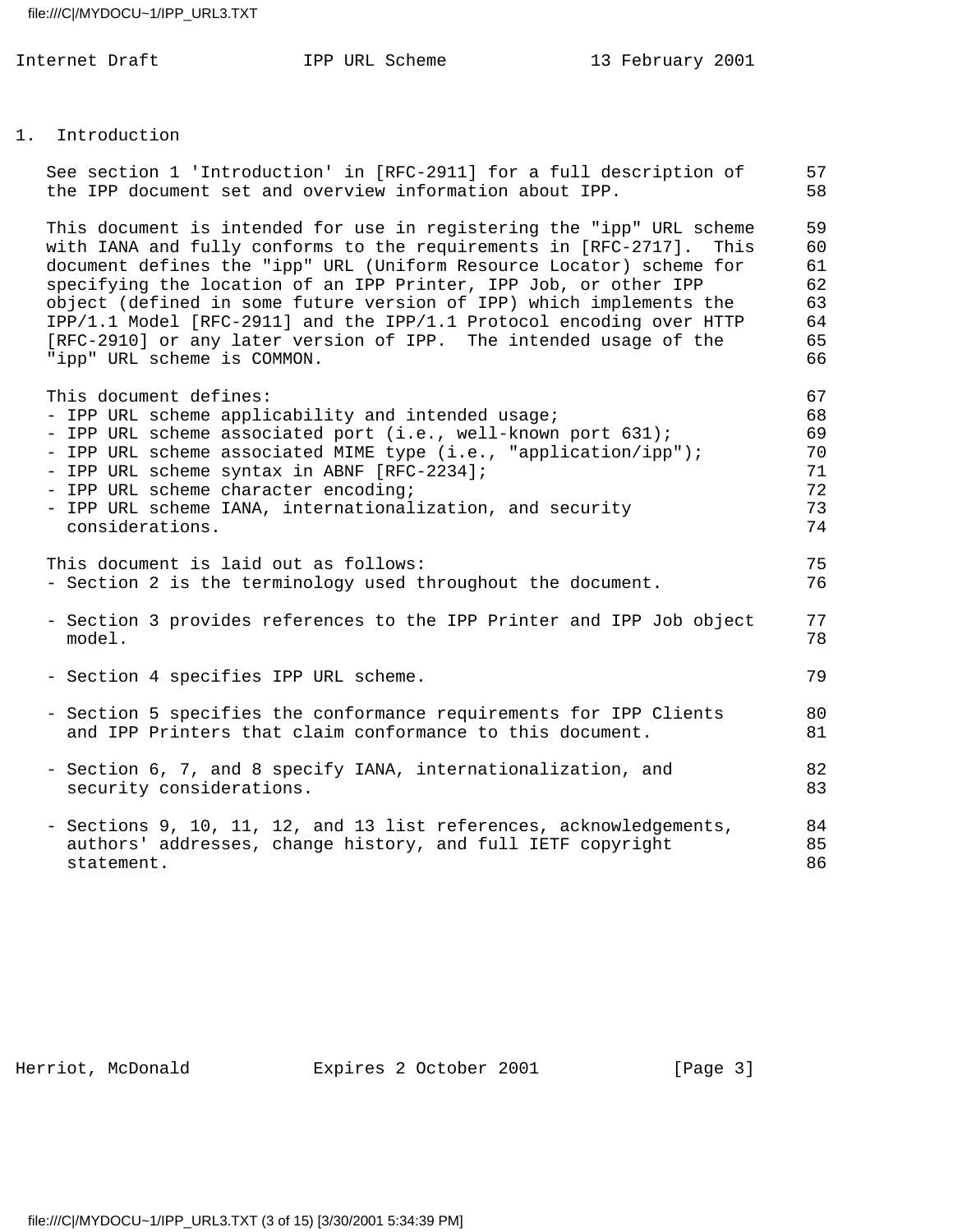| Internet Draft | IPP URL Scheme | 13 February 2001 |
|----------------|----------------|------------------|
|                |                |                  |

### 2. Terminology

|          | This specification document uses the terminology defined in this |  |  |  |  | 87 |
|----------|------------------------------------------------------------------|--|--|--|--|----|
| section. |                                                                  |  |  |  |  | 88 |

# 2.1. Conformance Terminology

 The uppercase terms "MUST", "MUST NOT", "REQUIRED", "SHALL", "SHALL 89 NOT" "SHOULD", "SHOULD NOT", "RECOMMENDED", "MAY", and "OPTIONAL" in 90 this document are to be interpreted as described in [RFC-2119]. 91 These terms are used to specify conformance requirements for all 92 implementations of this specification.  $93$ 

# 2.2. Model Terminology

| See section 12.2 'Model Terminology' in [RFC-2911]. |  |  |  |
|-----------------------------------------------------|--|--|--|
|-----------------------------------------------------|--|--|--|

Herriot, McDonald **Expires 2 October 2001** [Page 4]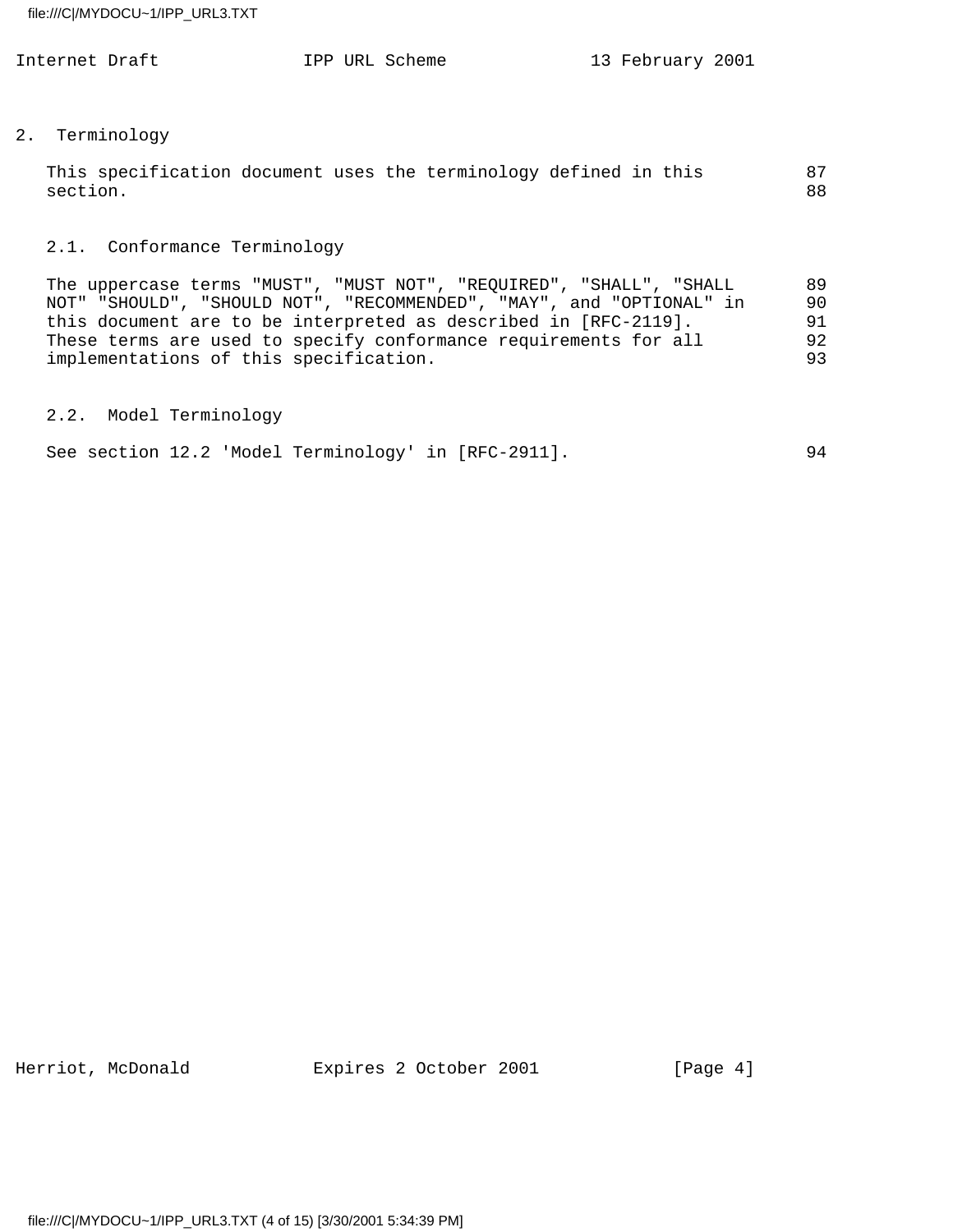|  |  | IPP URL Scheme |
|--|--|----------------|
|--|--|----------------|

3. IPP Model for Printers and Jobs

| See section 2 'IPP Objects', section 2.1 'Printer Object', and<br>section 2.2 'Job Object' in [RFC-2911] for a full description of the<br>IPP object model and terminology.                                                                               | 95<br>96<br>97           |
|-----------------------------------------------------------------------------------------------------------------------------------------------------------------------------------------------------------------------------------------------------------|--------------------------|
| In this document, "IPP Client" means the software (on some hardware<br>platform) that submits, monitors, and/or manages print jobs via<br>IPP/1.1 [RFC-2910] [RFC-2911], or any later version of IPP to a<br>spooler, gateway, or actual printing device. | 98<br>99<br>100<br>101   |
| In this document, "IPP Printer object" means the software (on some<br>hardware platform) that receives print jobs and/or printer/job<br>operations via IPP/1.1 [RFC-2910] [RFC-2911], or any later version of<br>IPP from an "IPP Client".                | 102<br>103<br>104<br>105 |
| In this document, "IPP Printer" is a synonym for "IPP Printer<br>object".                                                                                                                                                                                 | 106<br>107               |
| In this document, "IPP Job object" means the set of attributes and<br>documents for one print job on an "IPP Printer".                                                                                                                                    | 108<br>109               |
| In this document, "IPP Job" is a synonym for "IPP Job object".                                                                                                                                                                                            | 110                      |
| In this document, "IPP URL" means a URL with the "ipp" scheme.                                                                                                                                                                                            | 111                      |
| Note: In this document, "IPP URL" is a synonym for "ipp_URL" (in<br>section 4 'IPP URL Scheme' of this document) and "ipp-URL" (in<br>section 5 'IPP URL Scheme' of [RFC-2910]).                                                                          | 112<br>113<br>114        |

Herriot, McDonald **Expires 2 October 2001** [Page 5]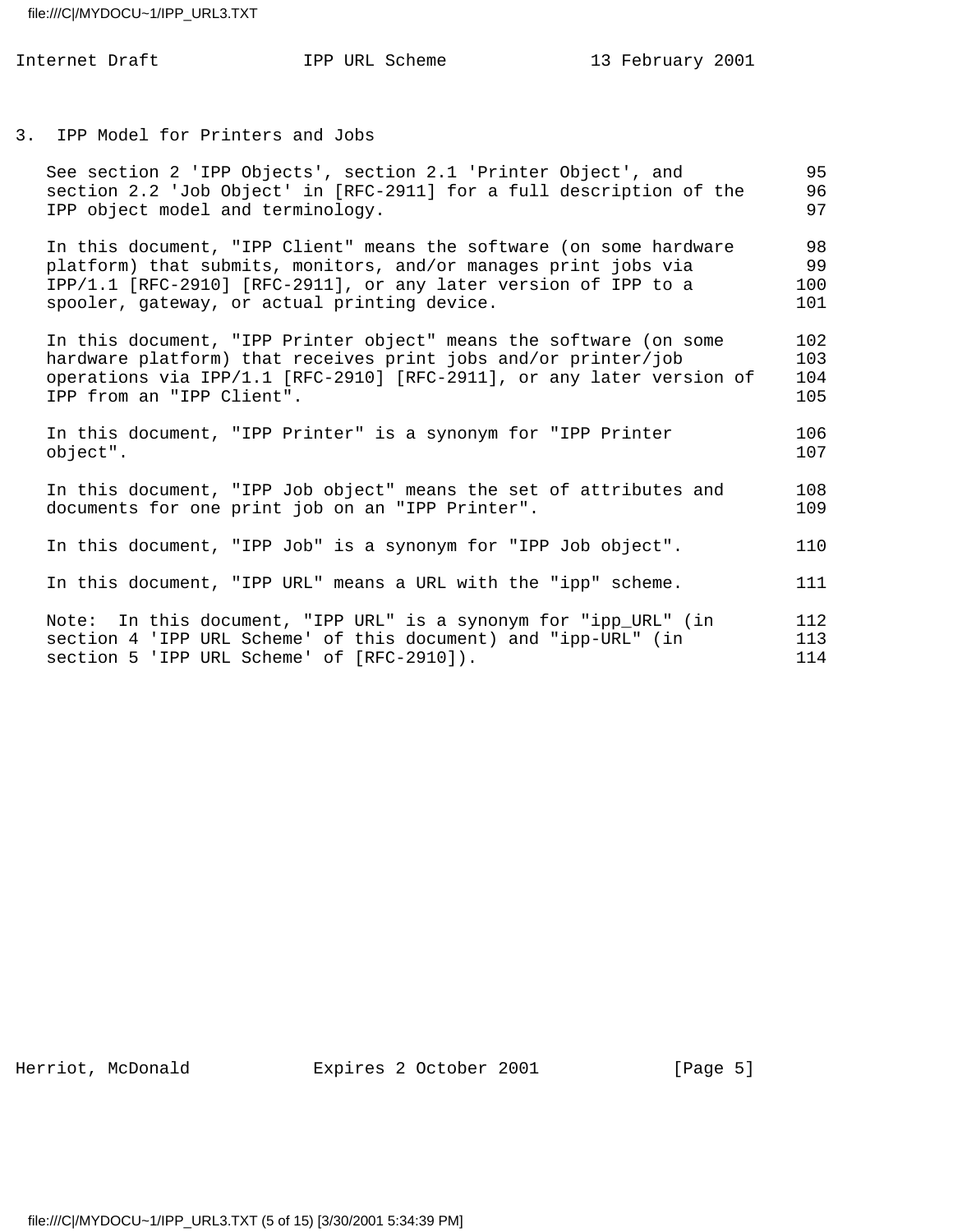4. IPP URL Scheme

#### 4.1. IPP URL Scheme Applicability and Intended Usage

 This document is intended for use in registering the "ipp" URL scheme 115 with IANA and fully conforms to the requirements in [RFC-2717]. This 116 document defines the "ipp" URL (Uniform Resource Locator) scheme for 117 specifying the location of an IPP Printer, IPP Job, or other IPP 118 object (defined in some future version of IPP) which implements the 119 IPP/1.1 Model [RFC-2911] and the IPP/1.1 Protocol encoding over HTTP 120 [RFC-2910] or any later version of IPP. The intended usage of the 121 "ipp" URL scheme is COMMON. 122

### 4.2. IPP URL Scheme Associated IPP Port

 All IPP URLs which do NOT explicitly specify a port MUST be used over 123 IANA-assigned well-known port 631 for the IPP protocol described in 124 [RFC-2910]. 125

 See: IANA Port Numbers Registry [IANA-PORTREG]. registration with 126 IANA. 127

#### 4.3. IPP URL Scheme Associated MIME Type

 All IPP protocol operations (requests and responses) MUST be conveyed 128 in an "application/ipp" MIME media type as registered in 129 [IANA-MIMEREG]. IPP URLs MUST refer to IPP Printers which support 130 this "application/ipp" MIME media type. 131

See: IANA MIME Media Types Registry [IANA-MIMEREG]. 132

### 4.4. IPP URL Scheme Character Encoding

The IPP URL scheme defined in this document is based on the ABNF for 133 the HTTP URL scheme defined in HTTP/1.1 [RFC-2616], which is derived 134 from the URI Generic Syntax [RFC-2396] and further updated by 135 [RFC-2732] and [RFC-2373] (for IPv6 addresses in URLs). The IPP URL 136 scheme is case-insensitive in the host name or host address part; 137 however the path part is case-sensitive, as in [RFC-2396]. 138 Codepoints outside [US-ASCII] MUST be hex escaped by the mechanism 139 specified in [RFC-2396]. 140 and 140 and 140 and 150 and 150 and 150 and 150 and 150 and 150 and 150 and 150 and 150 and 150 and 150 and 150 and 150 and 150 and 150 and 150 and 150 and 150 and 150 and 150 and 150 and 150 a

Herriot, McDonald Expires 2 October 2001 [Page 6]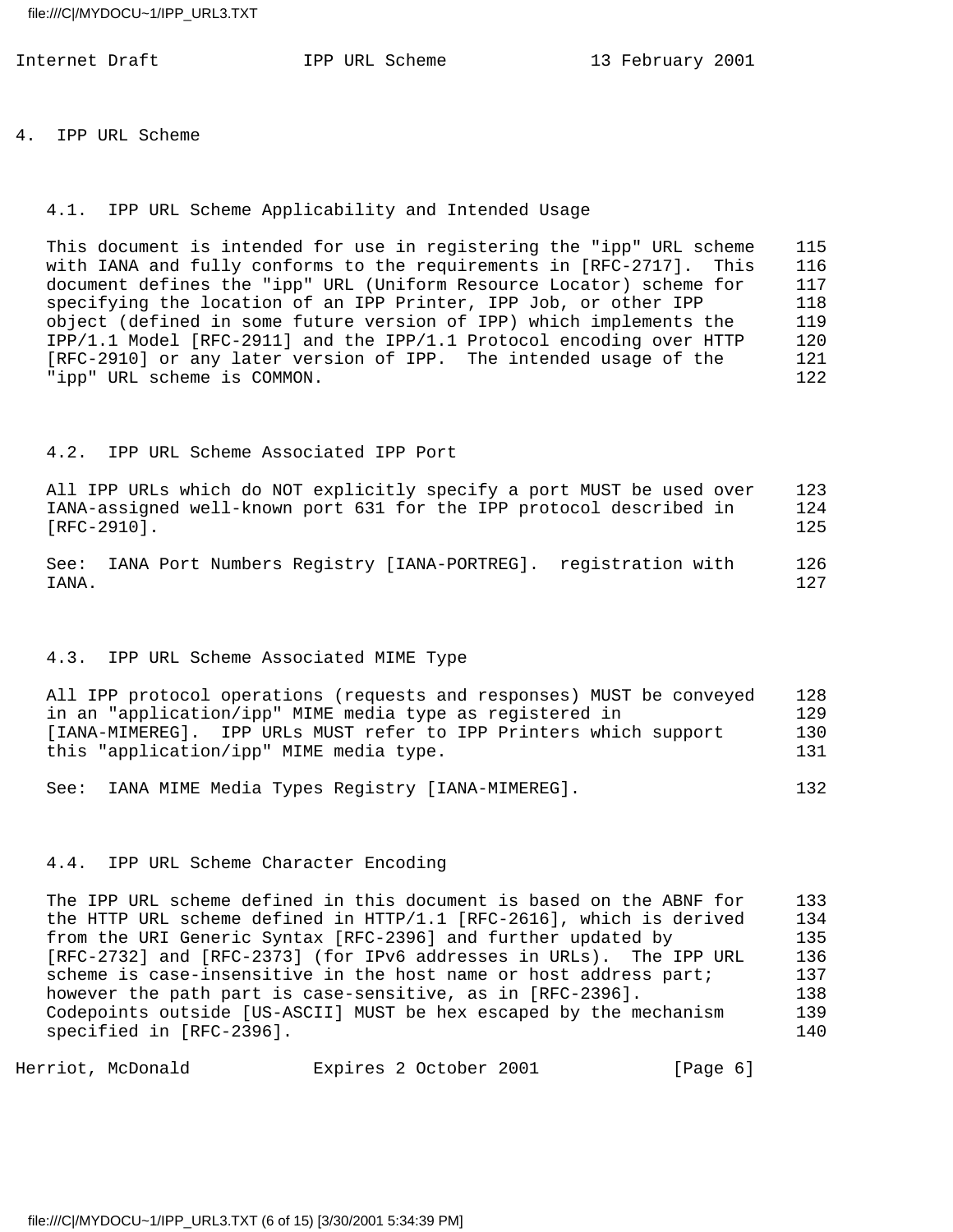4.5. IPP URL Scheme Syntax in ABNF

 Note: In this document, "IPP URL" is a synonym for "ipp\_URL" (in 141 section 4 'IPP URL Scheme' of this document) and "ipp-URL" (in 142 section 5 'IPP URL Scheme' of [RFC-2910]). 143

 This document is intended for use in registering the "ipp" URL scheme 144 with IANA and fully conforms to the requirements in [RFC-2717]. This 145 document defines the "ipp" URL (Uniform Resource Locator) scheme for 146 specifying the location of an IPP Printer, IPP Job, or other IPP 147 object (defined in some future version of IPP) which implements the 148 IPP/1.1 Model [RFC-2911] and the IPP/1.1 Protocol encoding over HTTP 149 [RFC-2910] or any later version of IPP. The intended usage of the 150 "ipp" URL scheme is COMMON. 151

 The IPP protocol places a limit of 1023 octets (NOT characters) on 152 the length of a URI (see section 4.1.5 'uri' in [RFC-2911]). An IPP 153 Printer MUST return 'client-error-request-value-too-long' (see 154 section 13.1.4.10 in [RFC-2911]) when a URI received in a request 155 (e.g., in the "printer-uri" attribute) is too long. 156

 Note: IPP Printers ought to be cautious about depending on URI 157 lengths above 255 bytes, because some older client implementations 158 might not properly support these lengths. 159

 IPP URLs MUST be represented in absolute form. Absolute URLs always 160 begin with a scheme name followed by a colon. For definitive 161 information on URL syntax and semantics, see "Uniform Resource 162 Identifiers (URI): Generic Syntax and Semantics" [RFC-2396]. This 163 specification adopts the definitions of "URI-reference",  $164$  "absoluteURI", "relativeURI", "port", "host","abs\_path", "rel\_path", 165 and "authority" from [RFC-2396], as updated by [RFC-2732] and 166 [RFC-2373] (for IPv6 addresses in URLs). 167

The IPP URL scheme syntax in ABNF is as follows: 168

ipp\_URL = "ipp:" "//" host [ ":" port ] [ abs\_path [ "?" query ]] 169

If the port is empty or not given, port 631 is assumed. The 170 semantics are that the identified resource (see section 5.1.2 of 171 [RFC-2616]) is located at the IPP Printer or IPP Job listening for 172 HTTP connections on that port of that host, and the Request-URI for 173 the identified resource is 'abs\_path'. 174

 If the 'abs\_path' is not present in the URL, it MUST be given as "/" 175 when used as a Request-URI for a resource (see section  $5.1.2$  of  $176$  $[RFC-2616]$ ). 177

Herriot, McDonald Expires 2 October 2001 [Page 7]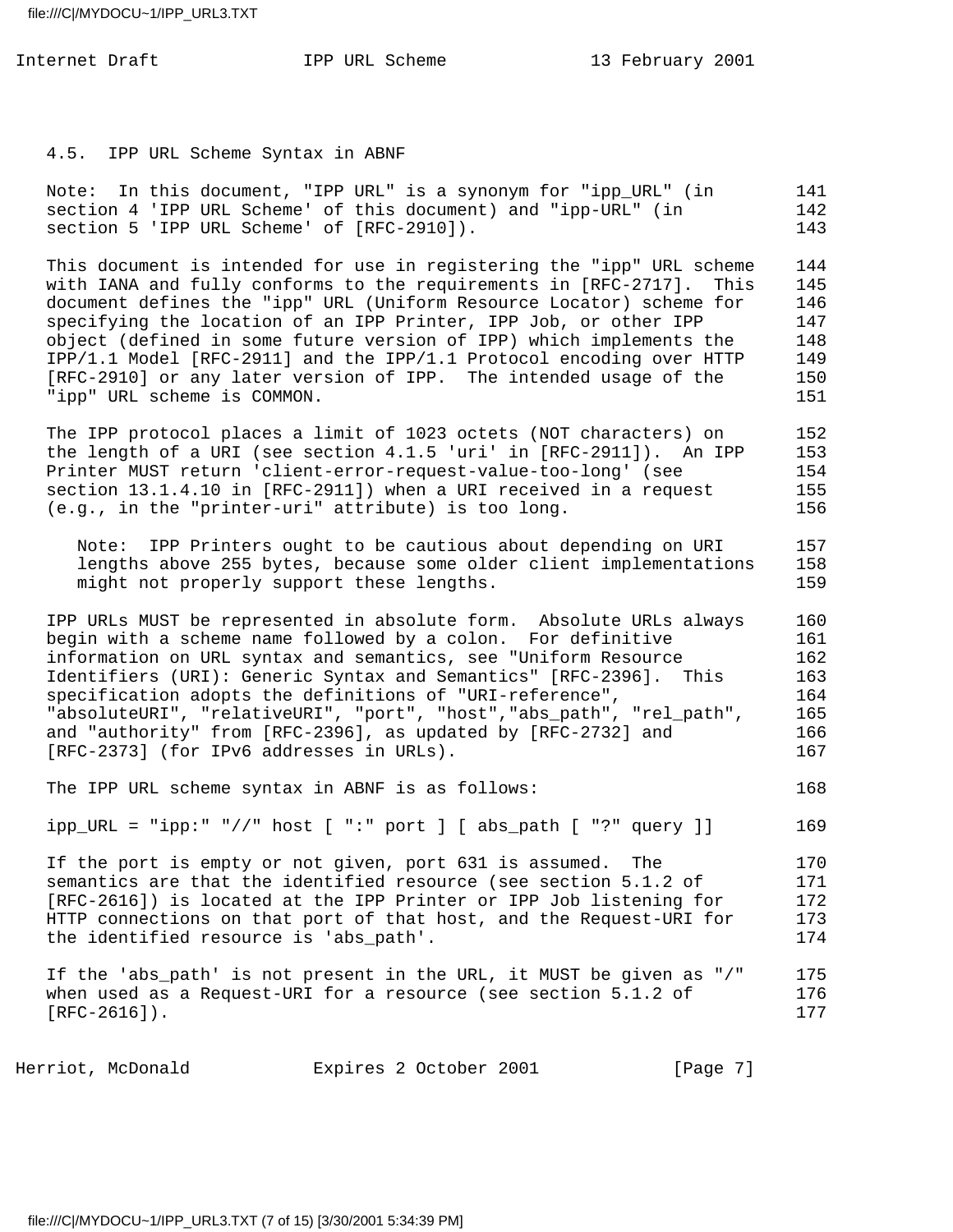| TPP | URL Scheme |
|-----|------------|
|     |            |

Internet Draft **IPP** URL Scheme 13 February 2001

4.5.1. IPP URL Examples

| The following are examples of valid IPP URLs for IPP Printers:                                                                                                                                                                                                                                                                                                                                                                                                                                                                                                                                                                                                                                     |                        |  |                                                              | 178                                                                       |
|----------------------------------------------------------------------------------------------------------------------------------------------------------------------------------------------------------------------------------------------------------------------------------------------------------------------------------------------------------------------------------------------------------------------------------------------------------------------------------------------------------------------------------------------------------------------------------------------------------------------------------------------------------------------------------------------------|------------------------|--|--------------------------------------------------------------|---------------------------------------------------------------------------|
| ipp://abc.com                                                                                                                                                                                                                                                                                                                                                                                                                                                                                                                                                                                                                                                                                      |                        |  |                                                              | 179                                                                       |
| ipp://abc.com/printer                                                                                                                                                                                                                                                                                                                                                                                                                                                                                                                                                                                                                                                                              |                        |  |                                                              | 180                                                                       |
| ipp://abc.com/tiger                                                                                                                                                                                                                                                                                                                                                                                                                                                                                                                                                                                                                                                                                |                        |  |                                                              | 181                                                                       |
| ipp://abc.com/printers/tiger                                                                                                                                                                                                                                                                                                                                                                                                                                                                                                                                                                                                                                                                       |                        |  |                                                              | 182                                                                       |
| ipp://abc.com/printers/fox                                                                                                                                                                                                                                                                                                                                                                                                                                                                                                                                                                                                                                                                         |                        |  |                                                              | 183                                                                       |
| ipp://abc.com/printers/tiger/bob                                                                                                                                                                                                                                                                                                                                                                                                                                                                                                                                                                                                                                                                   |                        |  |                                                              | 184                                                                       |
| ipp://abc.com/printers/tiger/ira                                                                                                                                                                                                                                                                                                                                                                                                                                                                                                                                                                                                                                                                   |                        |  |                                                              | 185                                                                       |
| ipp://printer.abc.com                                                                                                                                                                                                                                                                                                                                                                                                                                                                                                                                                                                                                                                                              |                        |  |                                                              | 186                                                                       |
| ipp://printers.abc.com/tiger                                                                                                                                                                                                                                                                                                                                                                                                                                                                                                                                                                                                                                                                       |                        |  |                                                              | 187                                                                       |
| ipp://printers.abc.com/tiger/bob                                                                                                                                                                                                                                                                                                                                                                                                                                                                                                                                                                                                                                                                   |                        |  |                                                              | 188                                                                       |
| ipp://printers.abc.com/tiger/ira                                                                                                                                                                                                                                                                                                                                                                                                                                                                                                                                                                                                                                                                   |                        |  |                                                              | 189                                                                       |
| Each of the above URLs are legitimate URLs for IPP Printers and each<br>references a logically different IPP Printer, even though some of the<br>IPP Printers may share the same hardware. The last part of the path<br>'bob' or 'ira' may represent two different hardware devices where<br>'tiger' represents some grouping of IPP Printers (e.g., a<br>load-balancing spooler) or the two names may represent separate human<br>recipients ('bob' and 'ira') on the same hardware device (e.g., a<br>printer supporting two job queues). In either case both 'bob' and<br>'ira' behave as different IPP Printers.<br>The following are examples of IPP URLs with (optional) ports and<br>paths: |                        |  |                                                              | 190<br>191<br>192<br>193<br>194<br>195<br>196<br>197<br>198<br>199<br>200 |
| ipp://abc.com<br>ipp://abc.com/~smith/printer<br>ipp://abc.com:631/~smith/printer                                                                                                                                                                                                                                                                                                                                                                                                                                                                                                                                                                                                                  |                        |  |                                                              | 201<br>202<br>203                                                         |
| The first and second IPP URLs above MUST be resolved to port 631<br>(IANA assigned well-known port for IPP). The second and third IPP<br>URLs above are equivalent (see section 4.5.2 below).                                                                                                                                                                                                                                                                                                                                                                                                                                                                                                      |                        |  |                                                              | 204<br>205<br>206                                                         |
| The following literal IPv4 addresses:                                                                                                                                                                                                                                                                                                                                                                                                                                                                                                                                                                                                                                                              |                        |  |                                                              | 207                                                                       |
| 192.9.5.5<br>186.7.8.9                                                                                                                                                                                                                                                                                                                                                                                                                                                                                                                                                                                                                                                                             |                        |  | ; IPv4 address in IPv4 style<br>; IPv4 address in IPv4 style | 208<br>209                                                                |
| are represented in the following example IPP URLs:                                                                                                                                                                                                                                                                                                                                                                                                                                                                                                                                                                                                                                                 |                        |  |                                                              | 210                                                                       |
| ipp://192.9.5.5/prt1<br>ipp://186.7.8.9/printers/tiger/bob                                                                                                                                                                                                                                                                                                                                                                                                                                                                                                                                                                                                                                         |                        |  |                                                              | 211<br>212                                                                |
| The following literal IPv6 addresses (conformant to [RFC-2373]):                                                                                                                                                                                                                                                                                                                                                                                                                                                                                                                                                                                                                                   |                        |  |                                                              | 213                                                                       |
| Herriot, McDonald                                                                                                                                                                                                                                                                                                                                                                                                                                                                                                                                                                                                                                                                                  | Expires 2 October 2001 |  | [Page 8]                                                     |                                                                           |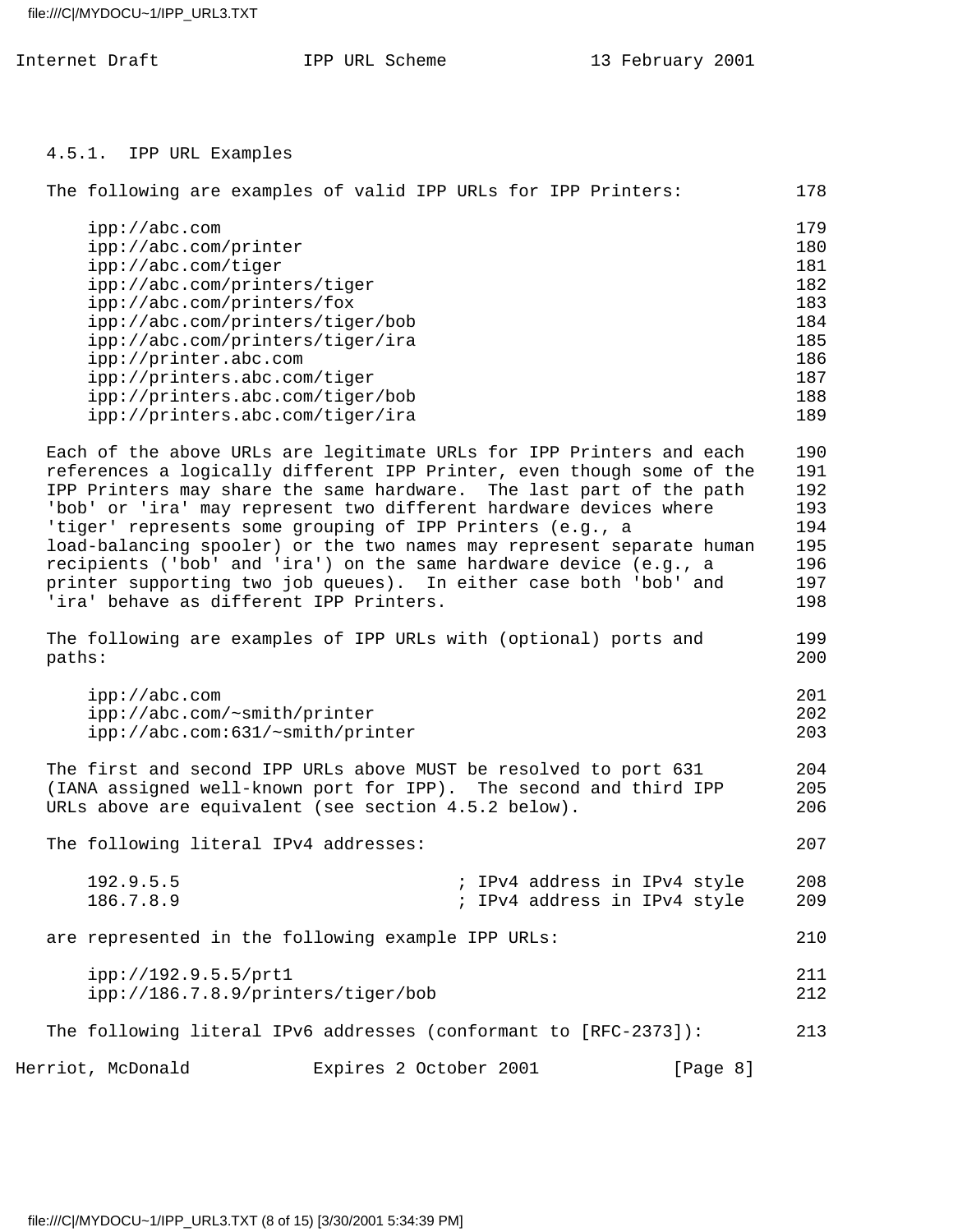| Internet Draft                                                                                                                      | IPP URL Scheme |  | 13 February 2001                                                                            |                   |
|-------------------------------------------------------------------------------------------------------------------------------------|----------------|--|---------------------------------------------------------------------------------------------|-------------------|
| : 192.9.5.5<br>$:$ FFFF $:129.144.52.38$<br>2010:836B:4179::836B:4179                                                               |                |  | ; IPv4 address in IPv6 style<br>; IPv4 address in IPv6 style<br>; IPv6 address per RFC 2373 | 214<br>215<br>216 |
| are represented in the following example IPP URLs:                                                                                  |                |  |                                                                                             | 217               |
| ipp://[::192.9.5.5]/prtl<br>ipp://[::FFFF:129.144.52.38]:631/printers/tiger<br>ipp://[2010:836B:4179::836B:4179]/printers/tiger/bob |                |  |                                                                                             | 218<br>219<br>220 |
| TDD UDI Composicopa<br>1 E O                                                                                                        |                |  |                                                                                             |                   |

# 4.5.2. IPP URL Comparisons

| When comparing two IPP URLs to decide if they match or not, an IPP   | 2.2.1 |
|----------------------------------------------------------------------|-------|
| Client MUST use the same rules as those defined for HTTP URI         | 2.2.2 |
| comparisons in [RFC-2616], with the sole following exception:        | 223   |
| - A port that is empty or not given MUST be treated as equivalent to | 2.2.4 |
| the well-known port for that IPP URL (port 631);                     | 225   |
| Section 3.2.3 'URI Comparison' in [RFC-2616].<br>See:                | 226   |

Herriot, McDonald **Expires 2 October 2001** [Page 9]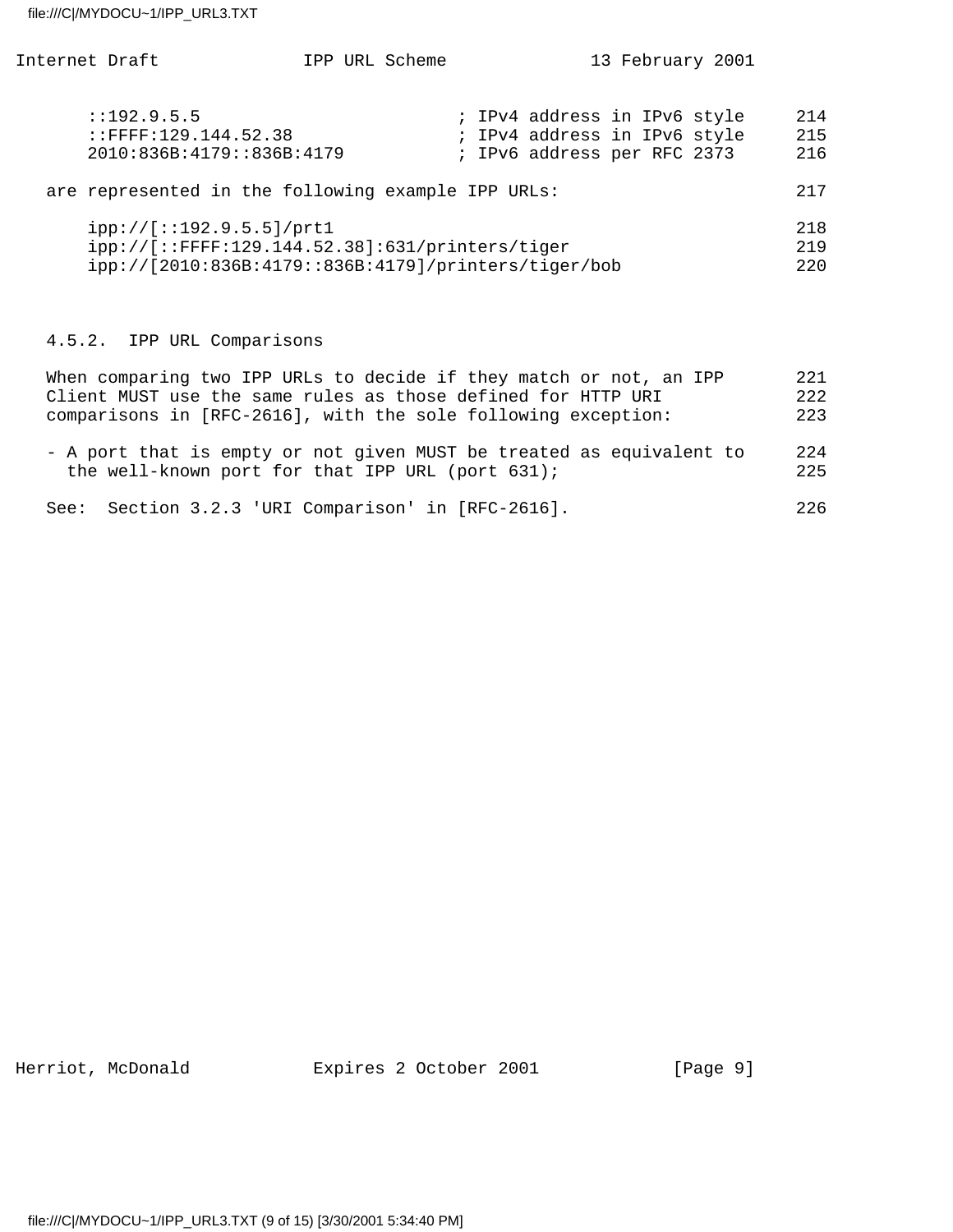|  | Internet Draft                                                                                                                                                    | IPP URL Scheme | 13 February 2001                                                                                                                           |                          |
|--|-------------------------------------------------------------------------------------------------------------------------------------------------------------------|----------------|--------------------------------------------------------------------------------------------------------------------------------------------|--------------------------|
|  | 5. Conformance Requirements                                                                                                                                       |                |                                                                                                                                            |                          |
|  | 5.1. Conformance Requirements for IPP Clients                                                                                                                     |                |                                                                                                                                            |                          |
|  | IPP Clients that conform to this specification:                                                                                                                   |                |                                                                                                                                            | 227                      |
|  | of this document;                                                                                                                                                 |                | a) MUST send IPP URLs (e.g., in the "printer-uri" operation attribute<br>in 'Print-Job') that conform to the ABNF specified in section 4.5 | 228<br>229<br>230        |
|  | present) or otherwise via IANA assigned well-known port 631;                                                                                                      |                | b) MUST send IPP operations via the port specified in the IPP URL (if                                                                      | 231<br>232               |
|  | c) MUST convert IPP URLs to their corresponding HTTP URL forms<br>according to the rules in section 5 'IPP URL Scheme' in<br>$[RFC-2910]$ ;                       |                |                                                                                                                                            | 233<br>234<br>235        |
|  | section 9.2 'Security and URL Schemes' in [RFC-2910].                                                                                                             |                | d) SHOULD interoperate with IPP/1.0 Printers according to the rules<br>in section 9 'Interoperability with IPP/1.0 Implementations' and    | 236<br>237<br>238        |
|  | 5.2. Conformance Requirements for IPP Printers                                                                                                                    |                |                                                                                                                                            |                          |
|  | IPP Printers that conform to this specification:                                                                                                                  |                |                                                                                                                                            | 239                      |
|  | a) SHOULD reject received IPP URLs in "application/ipp" request<br>bodies (e.g., in the "printer-uri" attribute in a 'Print-Job'<br>section 4.5 of this document; |                | request) that do not conform to the ABNF for IPP URLs specified in                                                                         | 240<br>241<br>242<br>243 |
|  | in the "job-uri" attribute in a 'Print-Job' response) that do<br>document;                                                                                        |                | b) SHOULD return IPP URLs in "application/ipp" response bodies (e.g.,<br>conform to the ABNF for IPP URLs specified in section 4.5 of this | 244<br>245<br>246<br>247 |
|  | policies;                                                                                                                                                         |                | c) MUST listen for IPP operations on IANA-assigned well-known port<br>631, unless explicitly configured by system administrators or site   | 248<br>249<br>250        |
|  | d) SHOULD NOT listen for IPP operations on any other port, unless                                                                                                 |                | explicitly configured by system administrators or site policies;                                                                           | 251<br>252               |
|  | section 9 'Interoperability with IPP/1.0 Implementations' and<br>section 9.2 'Security and URL Schemes' in [RFC-2910].                                            |                | e) SHOULD interoperate with IPP/1.0 Clients according to the rules in                                                                      | 253<br>254<br>255        |

Herriot, McDonald **Expires 2 October 2001** [Page 10]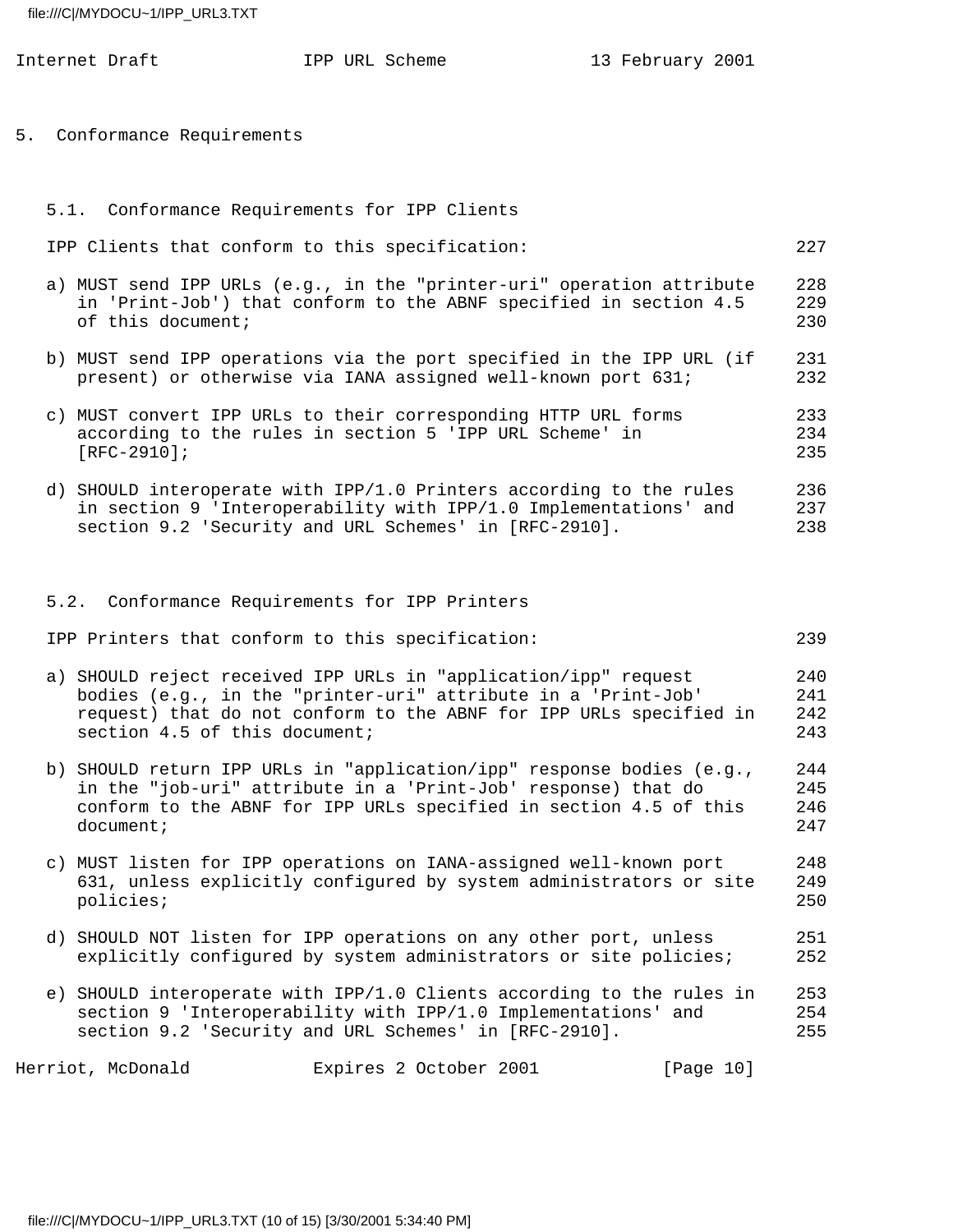#### 6. IANA Considerations

| This document is intended for use in registering the "ipp" URL scheme | 256 |
|-----------------------------------------------------------------------|-----|
| with IANA and fully conforms to the requirements in [RFC-2717]. This  | 257 |
| document defines the "ipp" URL (Uniform Resource Locator) scheme for  | 258 |
| specifying the location of an IPP Printer, IPP Job, or other IPP      | 259 |
| object (defined in some future version of IPP) which implements the   | 260 |
| IPP/1.1 Model [RFC-2911] and the IPP/1.1 Protocol encoding over HTTP  | 261 |
| [RFC-2910] or any later version of IPP. The intended usage of the     | 262 |
| "ipp" URL scheme is COMMON.                                           | 263 |
|                                                                       |     |

 This IPP URL Scheme specification does not introduce any additional 264 IANA considerations, beyond those described in [RFC-2910] and 265 [RFC-2911]. 266

|  | See: Section 6 'IANA Considerations' in [RFC-2910]  |  |     |
|--|-----------------------------------------------------|--|-----|
|  | See: Section 6 'IANA Considerations' in [RFC-2911]. |  | 268 |

# 7. Internationalization Considerations

| This IPP URL Scheme specification does not introduce any additional | 269  |
|---------------------------------------------------------------------|------|
| internationalization considerations, beyond those described in      | 270  |
| $[RFC-2910]$ and $[RFC-2911]$ .                                     | 2.71 |
| See: Section 7 'Internationalization Considerations' in [RFC-2910]. | 2.72 |
| See: Section 7 'Internationalization Considerations' in [RFC-2911]. | 273  |

### 8. Security Considerations

| This IPP URL Scheme specification does not introduce any additional<br>security considerations, beyond those described in [RFC-2910] and | 275 |
|------------------------------------------------------------------------------------------------------------------------------------------|-----|
| [RFC-2911].                                                                                                                              | 276 |
|                                                                                                                                          |     |

|  | See: Section 8 'Security Considerations' in [RFC-2910]. |  | 2.77 |
|--|---------------------------------------------------------|--|------|
|  | See: Section 8 'Security Considerations' in [RFC-2911]. |  | 278  |

Herriot, McDonald Expires 2 October 2001 [Page 11]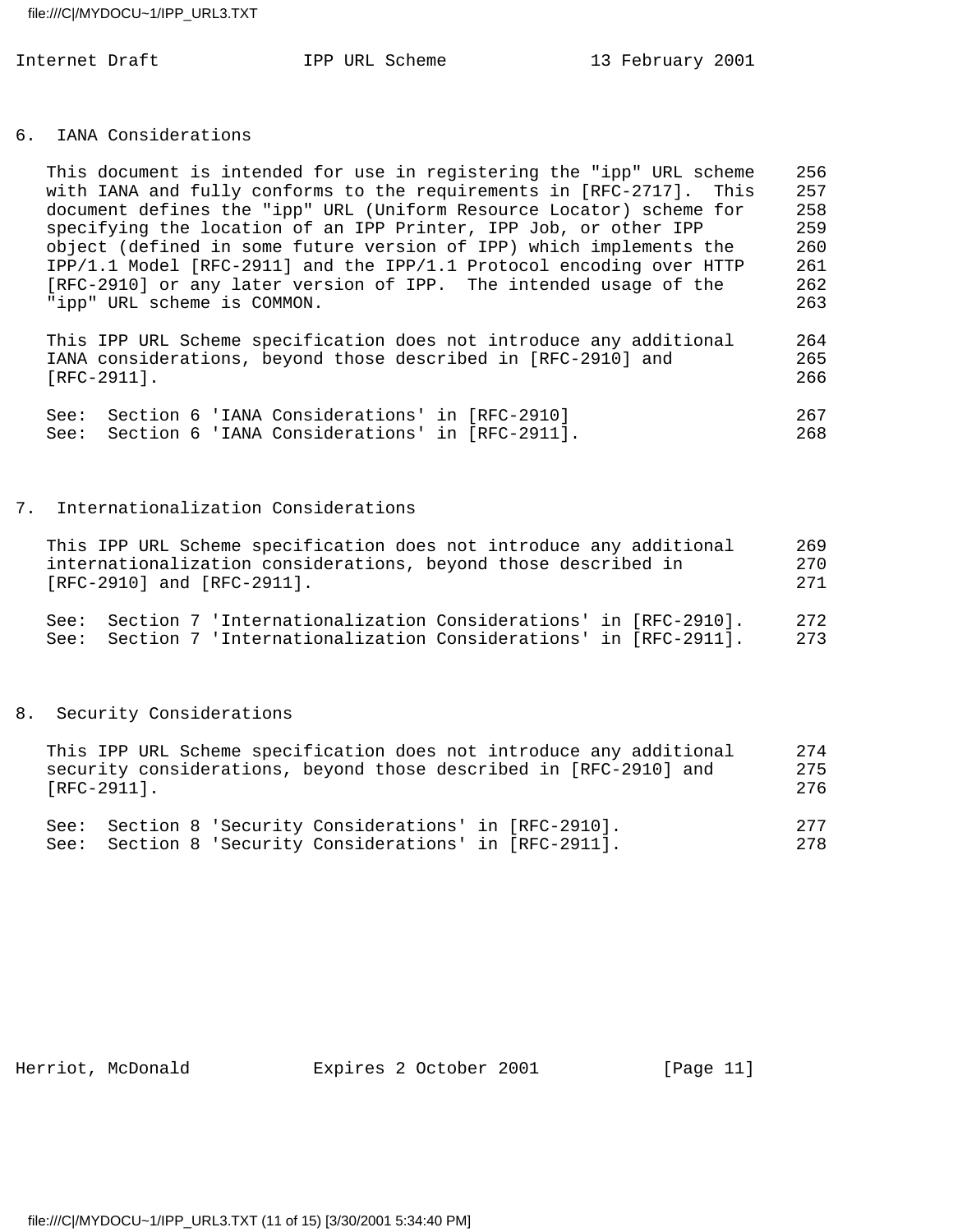| Internet Draft                                                                                                                     | IPP URL Scheme | 13 February 2001                                                                                                                            |                   |
|------------------------------------------------------------------------------------------------------------------------------------|----------------|---------------------------------------------------------------------------------------------------------------------------------------------|-------------------|
|                                                                                                                                    |                |                                                                                                                                             |                   |
| 9. References                                                                                                                      |                |                                                                                                                                             |                   |
| See: Section 10 'References' in [RFC-2910].                                                                                        |                |                                                                                                                                             | 279               |
| [IANA-MIMEREG] IANA MIME Media Types Registry.<br>ftp://ftp.isi.edu/in-notes/iana/assignments/media-types/                         |                |                                                                                                                                             | 280<br>281        |
| [IANA-PORTREG] IANA Port Numbers Registry.<br>ftp://ftp.isi.edu/in-notes/iana/assignments/port-numbers                             |                |                                                                                                                                             | 282<br>283        |
| [RFC-2234] D. Crocker, P. Overell. Augmented BNF for Syntax<br>Specifications: ABNF, RFC 2234, November 1997.                      |                |                                                                                                                                             | 284<br>285        |
| [RFC-2373] R. Hinden, S. Deering. IP Version 6 Addressing<br>Architecture, RFC 2373, July 1998.                                    |                |                                                                                                                                             | 286<br>287        |
| [RFC-2396] T. Berners-Lee, R. Fielding, L. Masinter. Uniform<br>Resource Identifiers (URI): Generic Syntax, RFC 2396, August 1998. |                |                                                                                                                                             | 288<br>289        |
| RFC 2616, June 1999.                                                                                                               |                | [RFC-2616] R. Fielding, J. Gettys, J. Mogul, H. Frystyk, L. Masinter,<br>P. Leach, T. Berners-Lee. Hypertext Transfer Protocol -- HTTP/1.1, | 290<br>291<br>292 |
| Names, RFC 2717, November 1999.                                                                                                    |                | [RFC-2717] R. Petke, I. King. Registration Procedures for URL Scheme                                                                        | 293<br>294        |
| IPv6 Addresses in URL's, RFC 2732, December 1999.                                                                                  |                | [RFC-2732] R. Hinden, B. Carpenter, L. Masinter. Format for Literal                                                                         | 295<br>296        |
| [RFC-2910] R. Herriot, S. Butler, P. Moore, R. Turner, J. Wenn.<br>IPP/1.1 Encoding and Transport, RFC 2910, September 2000.       |                |                                                                                                                                             | 297<br>298        |
| IPP/1.1 Model and Semantics, RFC 2911, September 2000.                                                                             |                | [RFC-2911] T. Hastings, R. Herriot, R. deBry, S. Isaacson, P. Powell.                                                                       | 299<br>300        |
| Information Interchange, ANSI X3.4-1986.                                                                                           |                | [US-ASCII] Coded Character Set -- 7-bit American Standard Code for                                                                          | 301<br>302        |

### 10. Acknowledgments

 This document is a product of the Internet Printing Protocol Working 303 Group of the Internet Engineering Task Force (IETF). 304 Thanks to Pat Fleming (IBM), Tom Hastings (Xerox), Harry Lewis (IBM), 305 Hugo Parra (Novell), Don Wright (Lexmark), and all the members of the 306 IETF IPP WG. 307

Herriot, McDonald **Expires 2 October 2001** [Page 12]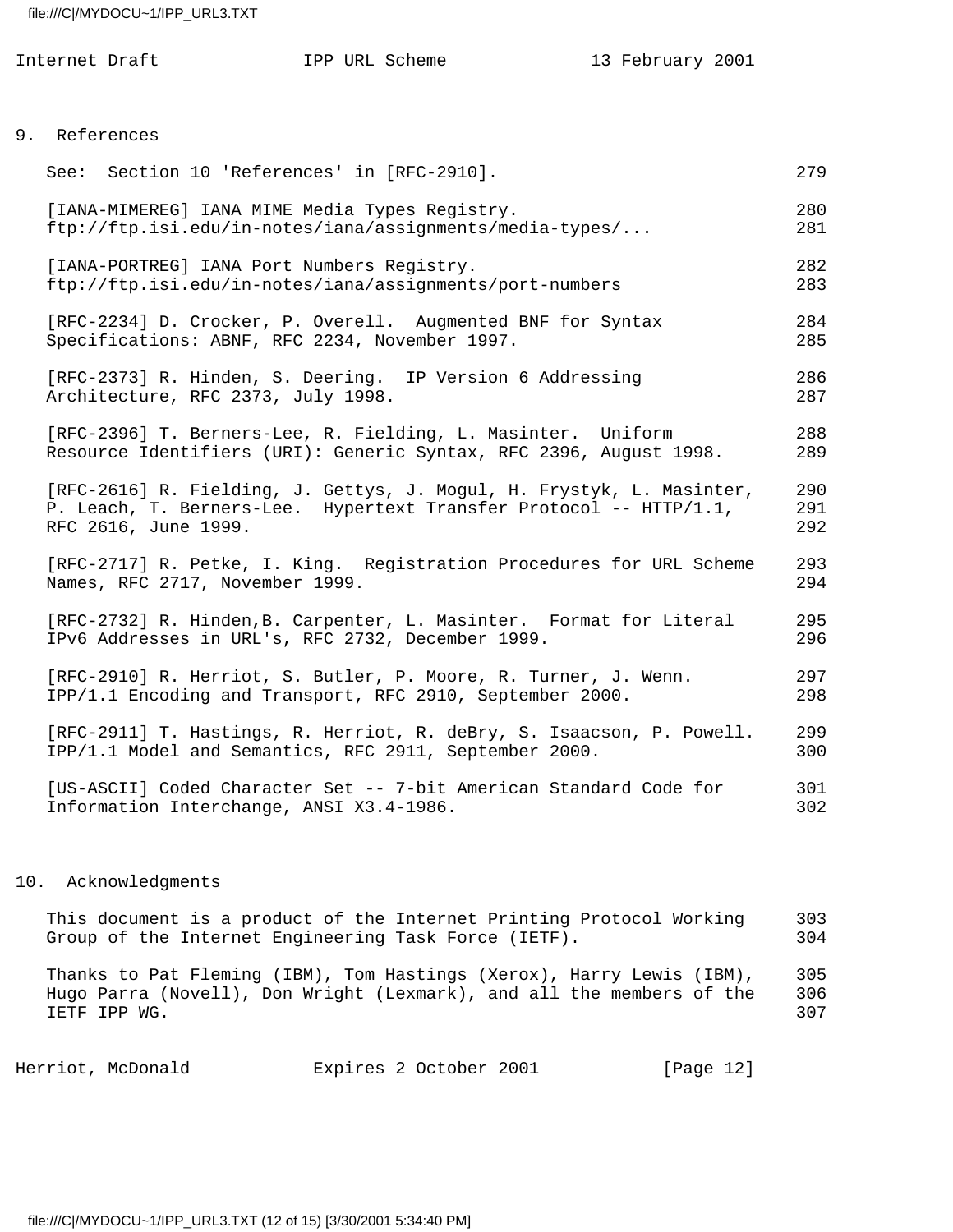| Internet Draft                                                                                                                                                                                                                                                                                                                                                                                                                                                                                                                                                                                                                                               | IPP URL Scheme |  | 13 February 2001 |                                                                           |
|--------------------------------------------------------------------------------------------------------------------------------------------------------------------------------------------------------------------------------------------------------------------------------------------------------------------------------------------------------------------------------------------------------------------------------------------------------------------------------------------------------------------------------------------------------------------------------------------------------------------------------------------------------------|----------------|--|------------------|---------------------------------------------------------------------------|
| Section 5 'IPP URL Scheme' in IPP/1.1 Encoding and Transport<br>[RFC-2910] was the primary input to this IPP URL Scheme<br>specification.                                                                                                                                                                                                                                                                                                                                                                                                                                                                                                                    |                |  |                  | 308<br>309<br>310                                                         |
| 11. Authors' Addresses                                                                                                                                                                                                                                                                                                                                                                                                                                                                                                                                                                                                                                       |                |  |                  |                                                                           |
| Robert Herriot<br>Xerox Corporation<br>3400 Hill View Ave, Building 1<br>Palo Alto, CA 94304                                                                                                                                                                                                                                                                                                                                                                                                                                                                                                                                                                 |                |  |                  | 311<br>312<br>313<br>314                                                  |
| Phone: $+1$ 650-813-7696<br>$Fax: +1 650-813-6860$<br>Email: robert.herriot@pahv.xerox.com                                                                                                                                                                                                                                                                                                                                                                                                                                                                                                                                                                   |                |  |                  | 315<br>316<br>317                                                         |
| Ira McDonald<br>High North Inc<br>221 Ridge Ave<br>Grand Marais, MI 49839                                                                                                                                                                                                                                                                                                                                                                                                                                                                                                                                                                                    |                |  |                  | 318<br>319<br>320<br>321                                                  |
| Phone: +1 906-494-2434<br>Email: imcdonald@crt.xerox.com<br>Email: imcdonald@sharplabs.com                                                                                                                                                                                                                                                                                                                                                                                                                                                                                                                                                                   |                |  |                  | 322<br>323<br>324                                                         |
| Usage questions and comments on this IPP URL Scheme should be sent to<br>the IETF IPP WG mailing list at 'ipp@pwg.org'.                                                                                                                                                                                                                                                                                                                                                                                                                                                                                                                                      |                |  |                  | 325<br>326                                                                |
| 12. Appendix X - Change History                                                                                                                                                                                                                                                                                                                                                                                                                                                                                                                                                                                                                              |                |  |                  |                                                                           |
| [To be deleted before RFC publication]                                                                                                                                                                                                                                                                                                                                                                                                                                                                                                                                                                                                                       |                |  |                  | 327                                                                       |
| 2 April 2001 - draft-ietf-ipp-url-scheme-03.txt<br>- final edits after IETF IPP WG 'last call' comments;<br>- revised 'Abstract' and section 1 'Introduction' to remove<br>references to ISSUE's and request for comments to the 'ipp@pwg.org'<br>mailing list, in preparation for publication as an RFC;<br>- revised section 4.5 'IPP URL Scheme Syntax in ABNF' to delete all<br>references to HTTP proxy behavior (which IPP does NOT specify), per<br>request of Don Wright;<br>- revised section 4.5.1 'IPP URL Examples' to remove note<br>discouraging the use of literal IP addresses in URLs, to remove<br>dependency on Informational [RFC-1900]; |                |  |                  | 328<br>329<br>330<br>331<br>332<br>333<br>334<br>335<br>336<br>337<br>338 |

 - revised section 4.5.2 'IPP URL Comparisons' to specify the use of 339 rules defined in section 3.2.3 'URI Comparison' in [RFC-2616], with 340 the sole exception that an empty port MUST be treated as equivalent 341

Herriot, McDonald **Expires 2 October 2001** [Page 13]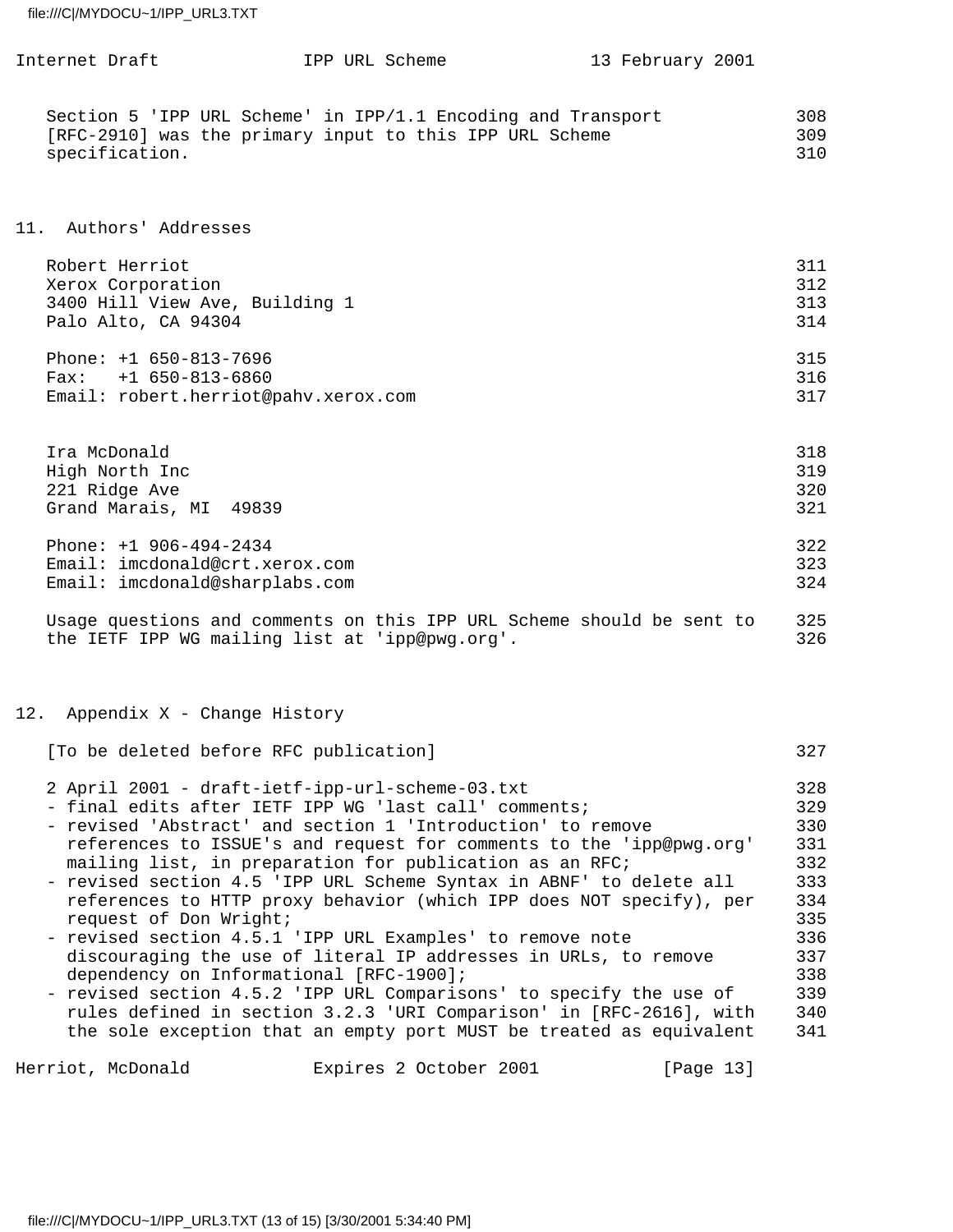| Internet Draft                                                        | IPP URL Scheme                                                                                                                                                                                                                                                                                                                                                                                                                                                                                                                                                                                                                                                                                                                                                                                                                                                                                                                                                                                                                                                                                                                                                                                                                                                                                                                                                                                                                                                                                                                                                                                                                                                                                                                                                                                                                                                                                                                                                                                                                                                                         | 13 February 2001 |                                                                                                                                                                                                                                     |
|-----------------------------------------------------------------------|----------------------------------------------------------------------------------------------------------------------------------------------------------------------------------------------------------------------------------------------------------------------------------------------------------------------------------------------------------------------------------------------------------------------------------------------------------------------------------------------------------------------------------------------------------------------------------------------------------------------------------------------------------------------------------------------------------------------------------------------------------------------------------------------------------------------------------------------------------------------------------------------------------------------------------------------------------------------------------------------------------------------------------------------------------------------------------------------------------------------------------------------------------------------------------------------------------------------------------------------------------------------------------------------------------------------------------------------------------------------------------------------------------------------------------------------------------------------------------------------------------------------------------------------------------------------------------------------------------------------------------------------------------------------------------------------------------------------------------------------------------------------------------------------------------------------------------------------------------------------------------------------------------------------------------------------------------------------------------------------------------------------------------------------------------------------------------------|------------------|-------------------------------------------------------------------------------------------------------------------------------------------------------------------------------------------------------------------------------------|
|                                                                       | to the IPP well-known port 631, per request of Don Wright;<br>- revised section 9 'References' to delete all unused references;<br>- revised section 11 'Authors' Addresses' to add the address of the<br>IPP WG mailing list for usage questions and comments;                                                                                                                                                                                                                                                                                                                                                                                                                                                                                                                                                                                                                                                                                                                                                                                                                                                                                                                                                                                                                                                                                                                                                                                                                                                                                                                                                                                                                                                                                                                                                                                                                                                                                                                                                                                                                        |                  | 342<br>343<br>344<br>345                                                                                                                                                                                                            |
| request of Bob Herriot;<br>request of Tom Hastings;<br>$[RFC-1900]$ ; | 13 February 2001 - draft-ietf-ipp-url-scheme-02.txt<br>- revised section 3 'IPP Model for Printers and Jobs' and section 4.5<br>'IPP URL Scheme Syntax in ABNF' to add notes stating that "IPP URL"<br>(in this document) is a synonym for "ipp-URL" in [RFC-2910], per<br>- revised section 4.5 'IPP URL Scheme Syntax in ABNF' to correct typo<br>that showed "http:" rather than "ipp:" in the one-line ABNF, per<br>- revised section 4.5.1 'IPP URL Examples' to add a note discouraging<br>the use of literal IP addresses in URLs, per [RFC-2616] and                                                                                                                                                                                                                                                                                                                                                                                                                                                                                                                                                                                                                                                                                                                                                                                                                                                                                                                                                                                                                                                                                                                                                                                                                                                                                                                                                                                                                                                                                                                           |                  | 346<br>347<br>348<br>349<br>350<br>351<br>352<br>353<br>354<br>355<br>356                                                                                                                                                           |
| Michael Sweet;<br>per request of Don Wright;                          | 5 February 2001 - draft-ietf-ipp-url-scheme-01.txt<br>- revised section 4.1 'IPP URL Applicability and Intended Usage' to<br>clarify that a given IPP URL MAY identify an IPP Printer object or<br>an IPP Job object, per request of Tom Hastings;<br>- revised section 4.5 'IPP URL Scheme Syntax in ABNF' to define IPP<br>URLs consistently with section 3.2.2 'http URL' of HTTP/1.1<br>[RFC-2616], per request of Tom Hastings;<br>- revised section 4.5 'IPP URL Scheme Syntax in ABNF' to clarify that<br>IPP URLs may reference IPP Printer objects, IPP Job objects, or<br>(possibly other future) IPP objects, per request of Bob Herriot;<br>- added section 4.5.1 'IPP URL Examples' to supply meaningful<br>examples of IPP URLs with host names, IPv4 addresses, and IPv6<br>addresses, per request of Tom Hastings;<br>- added section 4.5.2 'IPP URL Comparisons' to define IPP URL<br>comparisons consistently with section 3.3 'URI Comparison' of<br>HTTP/1.1 [RFC-2616], per request of Tom Hastings;<br>- revised section 5.1 'Conformance Requirements for IPP Clients' to<br>clarify that an IPP Client MUST convert IPP URLs to their<br>corresponding HTTP URL forms according to section 5 'IPP URL<br>Scheme' in [RFC-2910], per request of Tom Hastings and Bob Herriot;<br>- revised section 5.1 'Conformance Requirements for IPP Clients' and<br>section 5.2 'Conformance Requirements for IPP Printers' to clarify<br>that IPP Clients and IPP Printers SHOULD interoperate with IPP/1.0<br>systems according to section 9 'Interoperability with IPP/1.0<br>Implementations' in [RFC-2910], per request of Carl Kugler;<br>- revised section 5.2 'Conformance Requirements for IPP Printers' to<br>clarify that an IPP Printer MUST listen on (IANA assigned<br>well-known) port 631, unless explicitly configured, per request of<br>- revised section 5.2 'Conformance Requirements for IPP Printers' to<br>clarify that an IPP Printer SHOULD NOT listen on ports other than<br>(IANA assigned well-known) port 631, unless explicitly configured, |                  | 357<br>358<br>359<br>360<br>361<br>362<br>363<br>364<br>365<br>366<br>367<br>368<br>369<br>370<br>371<br>372<br>373<br>374<br>375<br>376<br>377<br>378<br>379<br>380<br>381<br>382<br>383<br>384<br>385<br>386<br>387<br>388<br>389 |

Herriot, McDonald Expires 2 October 2001 [Page 14]